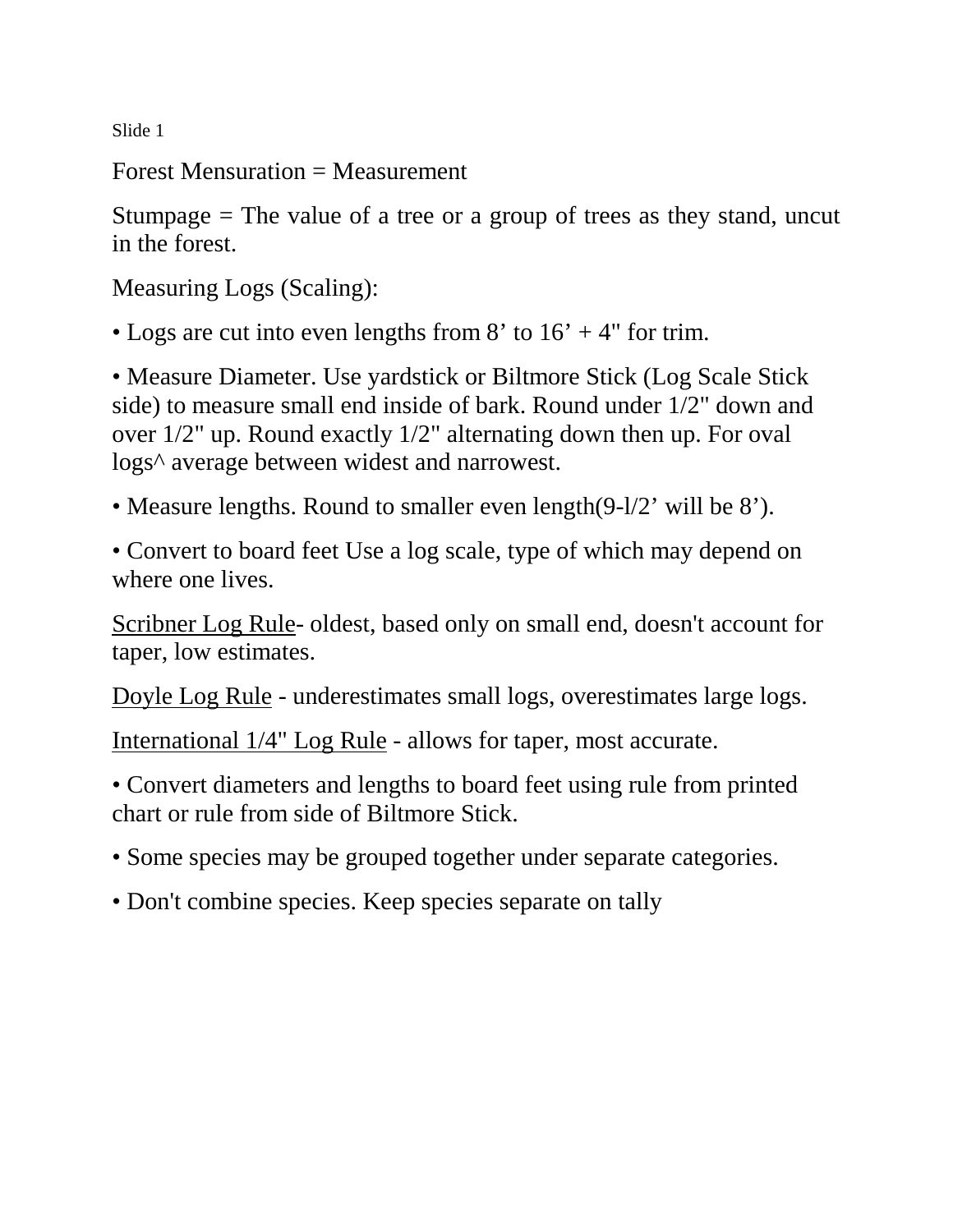Slide 2

## MEASURING TREES:

Measure Diameter. Taken at 4-1/2' BDH (diameter at breast height). Use calipers - if not round take average of several measurements. Use diameter tape - graduated into  $3.14$ " marks,  $3.14$ \*\* in circumference = 1" in diameter.

Use Biltmore Stick - "tree scale side\*\*, gives accurate estimate based on geometry, rest stick on tree with eye 25" from stick, instructions on stick.

On slopes, measure from uphill side of tree. Trees over 20" in diameter should be checked with diameter tape.

Measure Height Use Merritt Hypsometer ( on one edge of Biltmore Stick). Stand one chain (66') from tree. Bottom of stick to line up 18" from ground at stump level. Hold stick 25" from eye. Calibrated in 16' logs that can be cut from tree.

Convert to board feet. Use International 1/4" Rule. Read from Biltmore Stick "tree scale side" of stick.

Don't combine. Keep species separate on tally.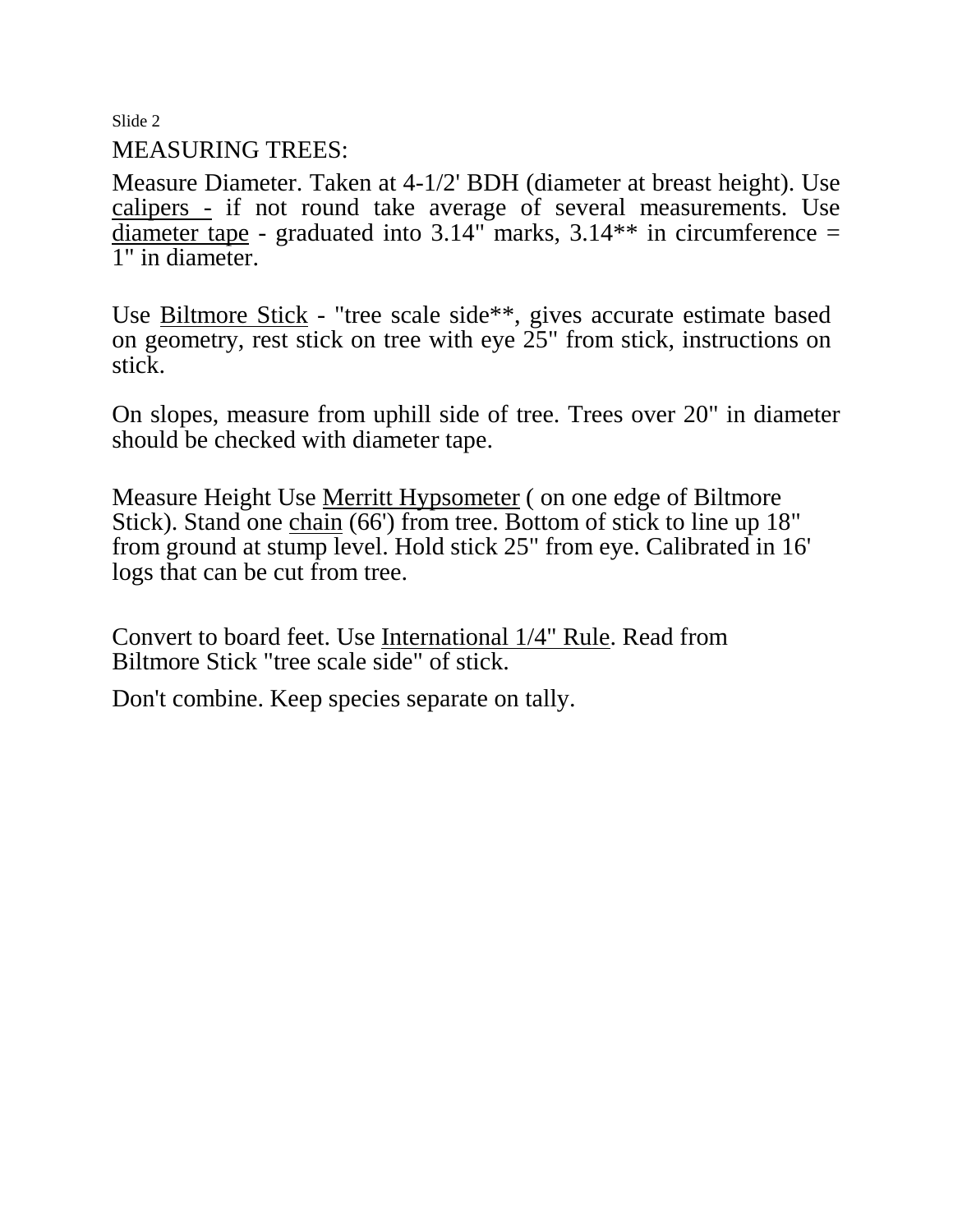**BOARD FEET**: Board feet estimates from logs or standing timber can be equated to the volume of lumber that can be sawed from those logs or standing timber. "Typical board foot"



one board sawed to 2" thick x 12" wide x 8' long

 $2"$  x  $12"$  x  $96"$  = 2304 cu. in.

2304 cu.in. divided by 144 cu.in./bd.ft.  $= 16$  bd.ft.

 $MBF = 1000$  board feet